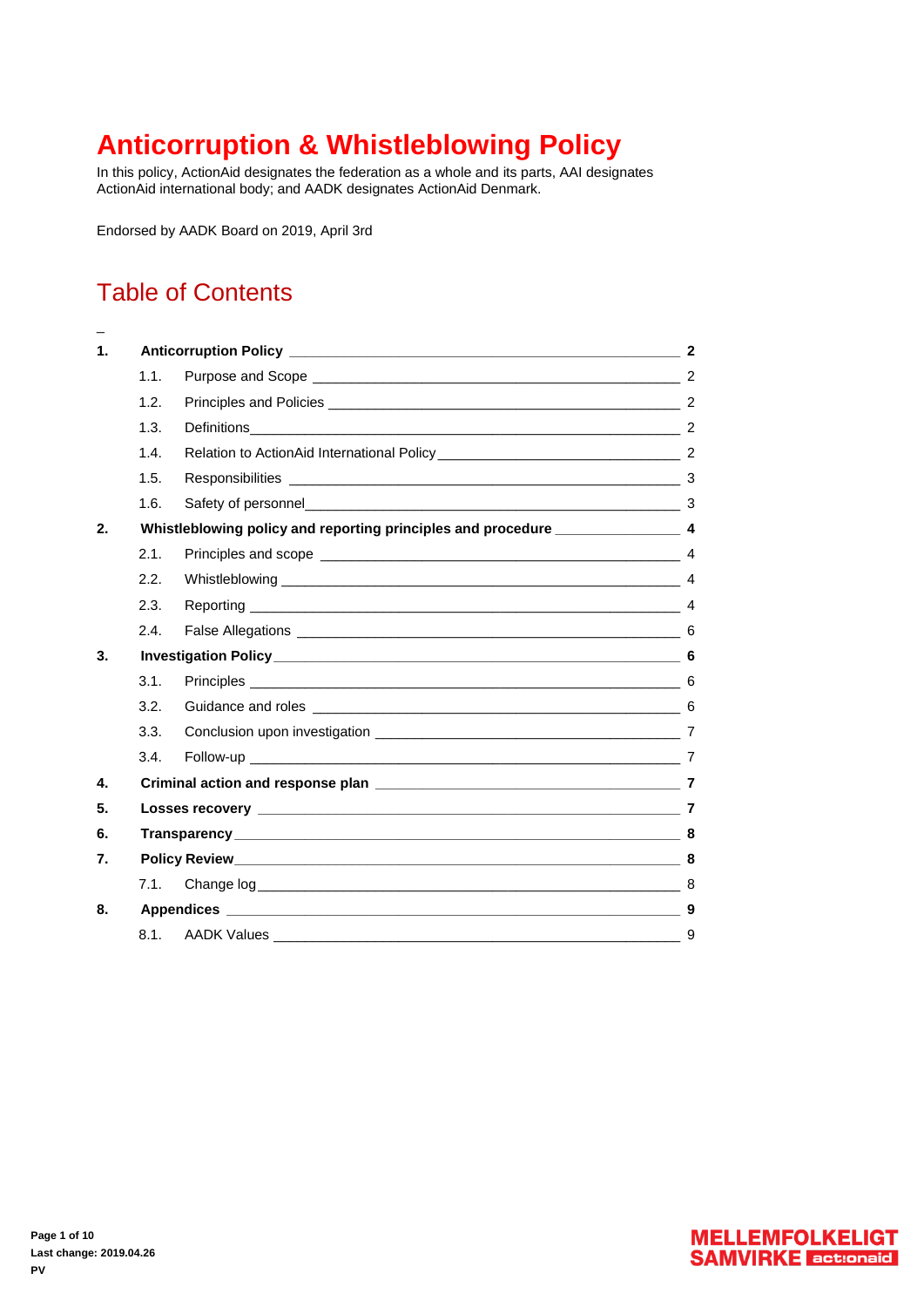## <span id="page-1-0"></span>1. Anticorruption Policy

## <span id="page-1-1"></span>1.1. Purpose and Scope

The purpose of this policy is to make explicit the obligations of ActionAid Denmark (AADK) with respect to Corrupt practice<sup>1</sup> detection, prevention and reporting to:

- 1. Make sure that we work in a responsible manner and that our behaviour and working ethics are characterised by high standards of personal and organisational integrity.
- 2. Demonstrate that because AADK is working with entrusted means from public and private donors it is paramount that the management of these means is responsible and sound.
- 3. Safeguard AADK values<sup>2</sup> and make sure that they will not be endangered by for example corruption or other compromising behaviour.

This policy applies to all individuals involved in the operations of AADK including employees, volunteers, consultants, trustees, partners and suppliers.

## <span id="page-1-2"></span>1.2. Principles and Policies

AADK recognises both our legal obligation and moral duty to safeguard funds entrusted to us. We also know that fraud, bribery, corruption and terrorist activity hurt the poor disproportionately and we should never contribute to that destructive impact.

AADK is therefore determined to be an organisation which will not tolerate corrupt practice or other criminal activity, wherever it may be found in any area of its work. There is a zero-tolerance culture towards corruption and bribery in all aspects of our work.

Organizations like AADK that operate in part based on the use of grants, donations, and contributions can be especially susceptible to the attentions of potential money launderers and people wishing to engage in bribery. Our ways of working must always be transparent and remain open to the scrutiny of others.

If we state a case of corrupt practice or do fall victim to criminality, we will be open with our stakeholders.

## <span id="page-1-3"></span>1.3. Definitions

AADK considers the misuse of entrusted power for private gain as "Corrupt practice" which includes: Offering, giving, receiving, or soliciting, directly or indirectly, anything of value to influence improperly the actions of another party.

Furthermore, "Corrupt practice" used in this policy include all form for corruption and/or criminal activity and include also: Fraud; Misrepresentation of facts; Failure to disclose information incl. conflict of interest with supplier, any service provider, business partners or partner organization (including close family relations, shareholders arrangements and the like); Theft, Embezzlement, Bribery of national and foreign public officials including facilitation payments (Active and Passive); Commercial Bribery; Extortion; Collusion to obtain unfair advantage; Money laundering; Terrorist financing; Cybercrime; Obstruction of justice; Concealment of criminal activity; Other activities criminalized by state and local law; Aiding and abetting or attempting any of the conduct above.

The word 'laundering' is used to describe how illegal (or dirty) money is made to look legal (or clean). The perpetrator finds a way to put the dirty money through a reputable party and then gets the money back. This process of making illegally generated money appear legal is Money Laundering. The term Money Laundering is also used for a number of offences involving the proceeds of crime or terrorist funds. It includes possessing, or in any way dealing with, or concealing, the proceeds of any crime.

## <span id="page-1-4"></span>1.4. Relation to ActionAid International Policy

Being an affiliate of AAI, AADK must comply with: the ActionAid Anti Bribery and Corruption policy and guidelines included in the AAI Financial Management Framework; and the ActionAid Whistleblowing policy. When dealing with corruption, laundering and bribery issues that are not covered by this manual, the AAI policies should be consulted.

 $\overline{a}$ 

<sup>1</sup> As defined in chapter [1.3](#page-1-3)

<sup>2</sup> AADK has endorsed values listed in Appendices [8.1](#page-8-0)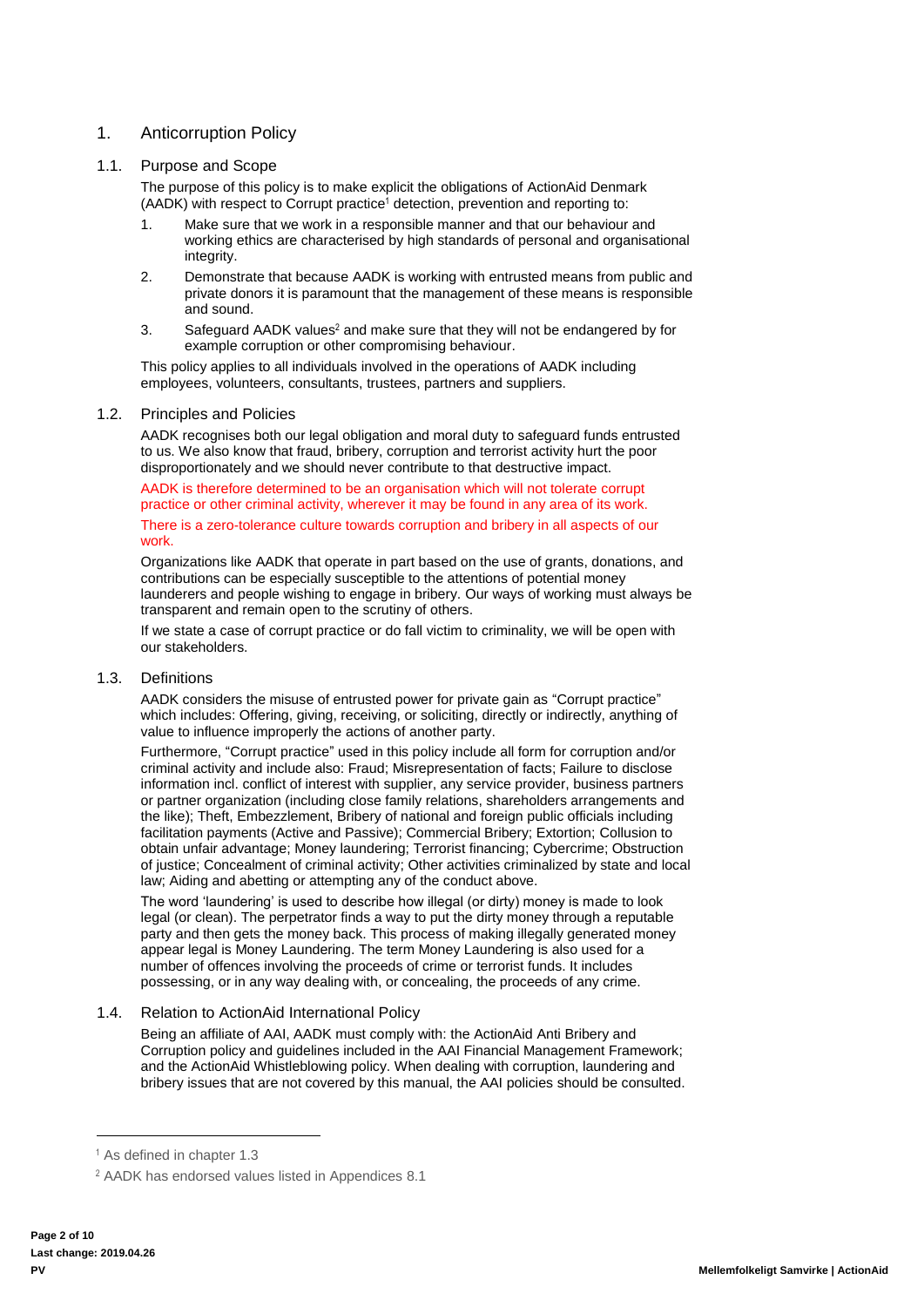Due to Danish legislation, donor requirements and AADK organisational context, AADK Anticorruption & Whistleblowing Policy may differ in specific areas from the regulations set by AAI as long as the general objectives are not violated.

Hence in case of contradictions between this policy and those of AAI, the AADK policy overrules the AAI policies.

#### <span id="page-2-0"></span>1.5. Responsibilities

All persons to whom this Policy applies are obliged to:

- 1. Ensure and maintain an environment that prevents power abuse and Corrupt practice.
- 2. Promotes the implementation of policy, guidelines and standards of behaviour.
- 3. Report immediately any suspected or ascertained power abuse activity or Corrupt practice in accordance with the whistleblowing procedures described in this policy;
- 4. Not to:
	- 1. assist in the criminal activities by acquiring, concealing, disguising, retaining or using the proceeds of crime;
	- 2. prejudice an on-going investigation;
	- 3. contact any person who has been suspected of and reported for possible Corrupt practice in such a way as to make them aware of the suspicion or report ("tipping off").

Managers at all levels have also the responsibility to:

- 1. Ensure that all individuals and partners involved in ActionAid's operations understand their responsibilities in relation to this policy and their obligation to report immediately any suspicion of Corrupt practice or any wrongful conduct.
- 2. Facilitate and, if required, contribute to the whistleblowing and investigation procedures.

AADK leadership is further responsible:

- 1. Through employee inductions and training, employee contracts, supplier and partner agreements etc, to outline their obligations under this policy; that Corrupt practice will not be tolerated; and that the organisation will investigate arising cases and seek appropriate measures, including seeking prosecution, of all perpetrators. Where required, support should be given to partners to help their implementation.
- 2. To periodically assess the risk of exposure to corruption and bribery.
- 3. To establish clearly defined processes and procedures, roles and responsibilities in the prevention, management of and response to Corrupt practice that are proportionate to the risk identified. These should be understood by all members of AADK and all external parties with which AADK has dealings.
- 4. To provide and promote appropriate mechanisms (e.g. through websites, agreements) for those inside ("whistleblowing procedure" – staff, volunteers, trustees and partners) and outside ("Complaints and Response Mechanism") the organisation to voice their genuine concerns and protect those who do so, whilst deterring the making of malicious or unfounded accusations.
- 5. To mandate an appropriately senior and experienced employee to fill the role of Criminal Activity Officer (CAO) as the central point of responsibility for managing compliance with this policy; and to resource investigations and responses appropriately with necessary advices, assistances and systems.

AADK Director of Operations and Head of Finance are both responsible to understand and uphold all the legal obligations with regard to corruption/bribery placed on them by their local and extra territorial laws and the expectations of funding agencies with whom they work.

All instances of Corrupt practice should be treated as gross misconduct.

## <span id="page-2-1"></span>1.6. Safety of personnel

Payments to facilitate work are considered as bribery under this policy and are therefore prohibited. AADK is aware that, under the Foreign Corrupt Practices Act ("FCPA") there is a narrow exception for facilitation payments where personal safety is threatened, and that payment of a bribe is the only way that their safety could be guaranteed. However, in accordance with ActionAid's Global Staff Security Management Policy: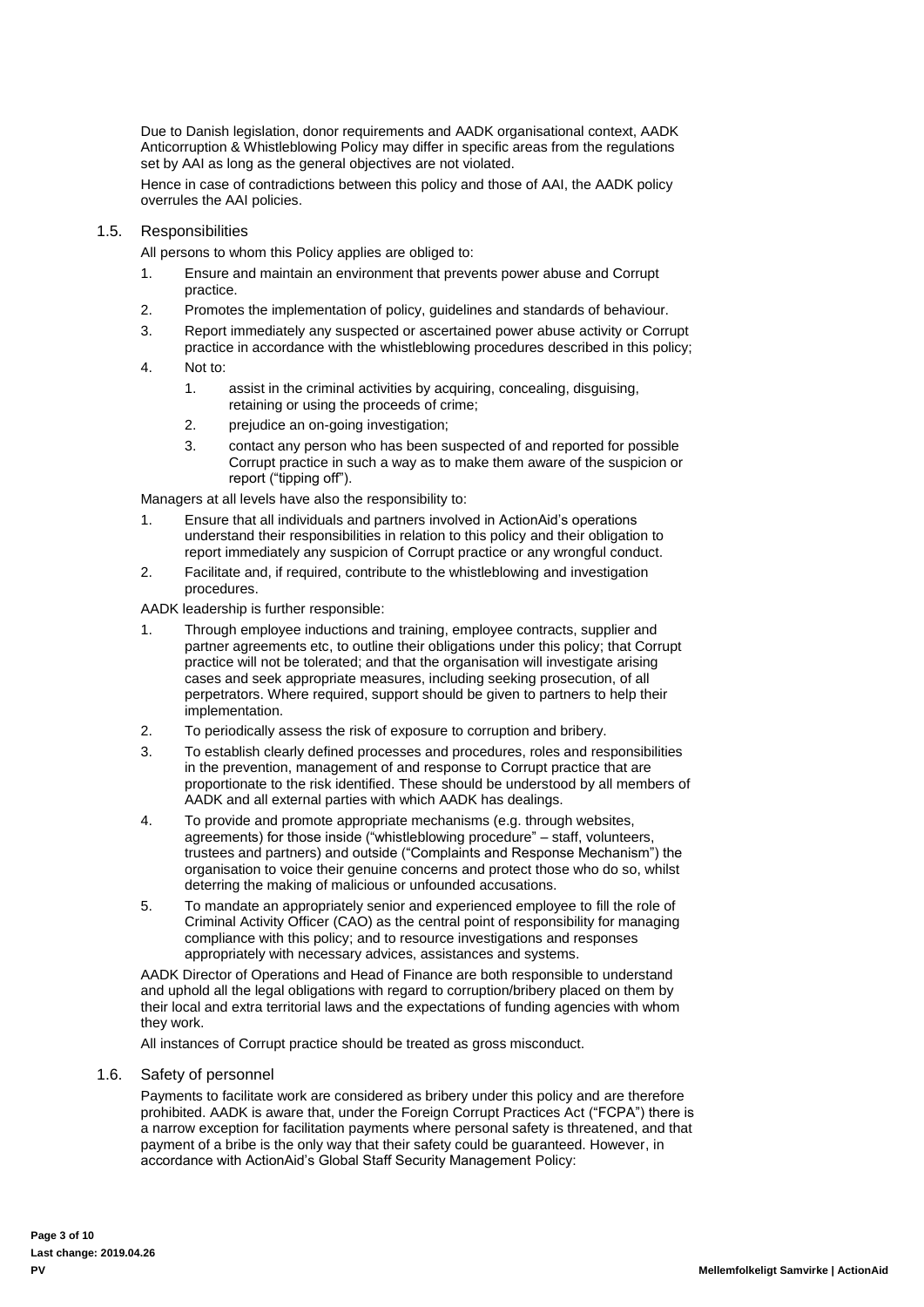- Management should be made aware of any life-threatening situation as soon as possible.
- Through robust security procedures, ActionAid must minimise the likelihood of such circumstances arising.
- ActionAid will not pay a ransom (cash or kind) in exchange of staff's release as this may increase the risk of more such attempts against ActionAid staff.

## <span id="page-3-0"></span>2. Whistleblowing policy and reporting principles and procedure

#### <span id="page-3-1"></span>2.1. Principles and scope

The ActionAid whistleblowing system aims to reinforce the organisation's commitment to its policies, values, attitudes and behaviours. The system provides an alternative channel to other reporting systems to learn of serious problems so that they can be resolved quickly.

While the policy does not specifically cover ex-employees of the organisation, reports received from ex-employees will be considered for investigation. Members of staff are however encouraged to report any wrongful act whilst still in the employment of the organisation.

The knowledge that Corrupt practice has been uncovered should be limited to a very few key personnel. This will increase the likelihood of full and unbiased information emerging and prevent the untimely departure of the suspected perpetrator(s), destruction of evidence and accusations of slander.

#### <span id="page-3-2"></span>2.2. Whistleblowing

The Policy covers the responsibility to report immediately any suspected or ascertained Corrupt practice or wrongful acts committed by staff of ActionAid and those of partner organisations. Wrongful acts in this sense are described as: financial and procedural malpractice including those relating to mismanagement, misappropriation of funds or actual or suspected fraud.

It is an obligation for all ActionAid staff to report immediately Corrupt practice, wrongful acts or suspected Corrupt practice and wrongful acts in accordance with this whistleblowing procedure.

Members of staff of partner organisations are also required to report such acts committed by ActionAid staff or their own staff in the execution of their partnership agreements.

Under this policy, it will be a disciplinary matter if a genuine whistleblower were to be victimised.

Cases may always be reported on a confidential basis or anonymously. However, anonymous reports are much harder to investigate as it may be more difficult to ascertain the truth; anyone making an allegation is encouraged to provide some means that will allow AADK to communicate with him or her. In all cases, full regard shall be given to the legal rights and protection of any person under suspicion before, during and after any investigation.

#### <span id="page-3-3"></span>2.3. Reporting

Depending on where in the organisation the allegation of Corrupt practice or wrongful act is done, the following internal reporting channel may apply.

| Organisational space                                   | Report to                                                                 |  |
|--------------------------------------------------------|---------------------------------------------------------------------------|--|
| AADK unit (team, cluster)                              | The unit's manager                                                        |  |
| <b>AADK Secretary General</b>                          | AADK chairperson                                                          |  |
| <b>AADK Board</b>                                      | AADK Secretary General & AAI Head of Internal Audit                       |  |
| Local Partner                                          | Country Director & P4C point of contact                                   |  |
| Global Platform                                        | Country Director & Head of YOA                                            |  |
| <b>Global Contact Partner</b>                          | Head of Global Contact                                                    |  |
| Other AA                                               | Country director & AADK International Director                            |  |
| Other AA Country Director or<br><b>Regional Office</b> | AAI Director responsible for the Country & AADK<br>International Director |  |
| International Secretariat                              | AAI CEO                                                                   |  |
| AAI CEO                                                | AAI Head of Internal Audit                                                |  |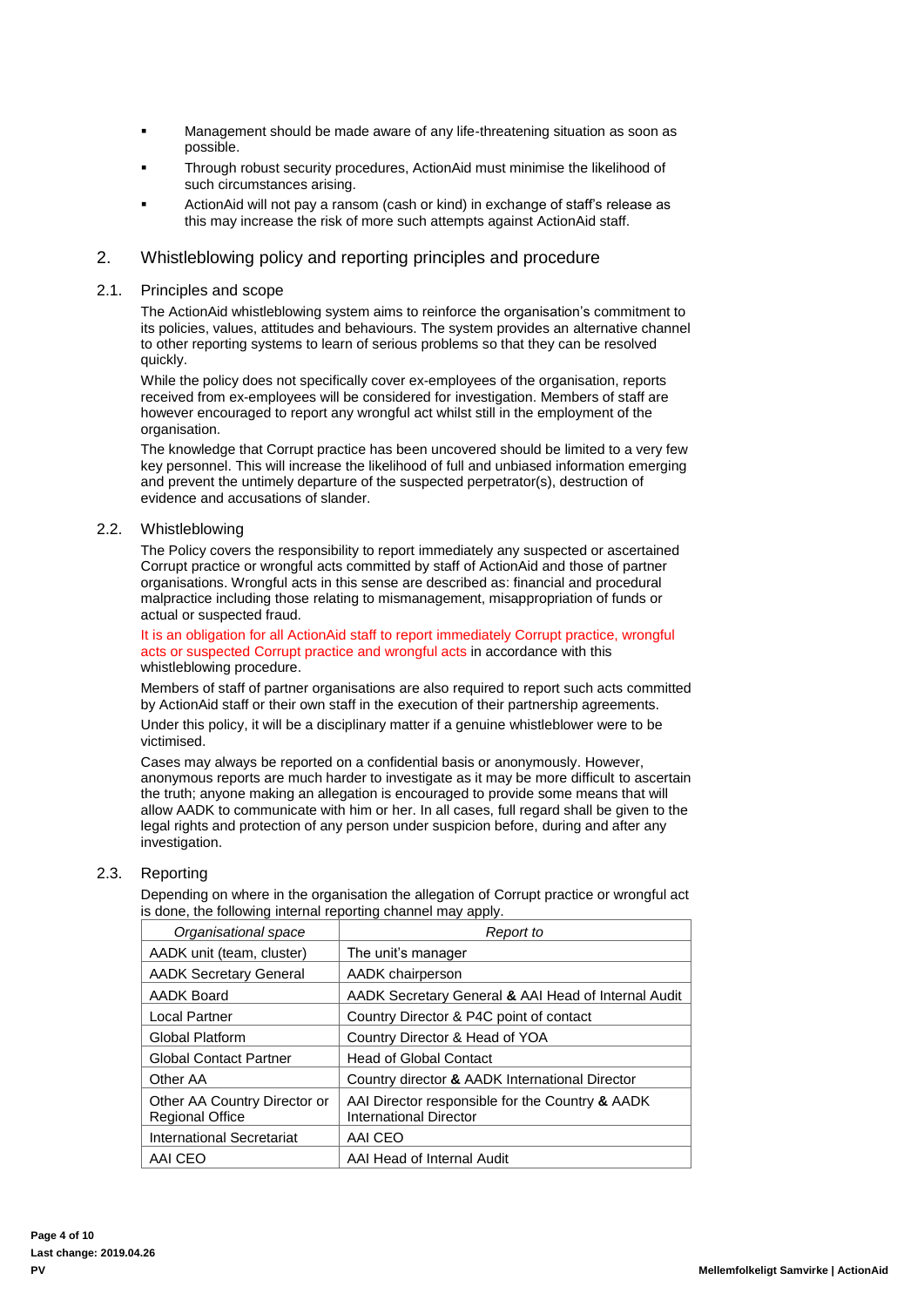| All level – reporting from | complaints@ms.dk and if wished one of the |
|----------------------------|-------------------------------------------|
| outside the organisation   | l individuals above                       |

All internal allegations should be noticed to [whistleblowing@ms.dk](mailto:whistleblowing@ms.dk) or [whistleblowing@actionaid.dk.](mailto:whistleblowing@actionaid.dk)

External stakeholders may report their allegations to [complaints@ms.dk,](mailto:complaints@ms.dk) [complaints@actionaid.dk](mailto:complaints@actionaid.dk) or logged on https://www.ms.dk/klage

These mail boxes and home page are monitored by the AADK Criminal Activity Officer (CAO).

Either the recipient of the allegation, or by default the CAO, should notify the allegation to AADK Director of Operations and Secretary General who keeps the Chairperson oriented.

Cases may always be reported using the email address whistleblowing@actionaid.org which will be monitored by the Head of Internal Audit. He can also be contacted on +27 11 731 4525.

Reporting of allegations, including notification to [whistleblowing@ms.dk,](mailto:whistleblowing@ms.dk) should include as much information and details as possible, including **who**, **what**, **when**, **where**, **why**, and **how**:

- **Who** committed the corruption or fraud? Who else was implicated? Who else might have been involved?
- What happened? Description of the events fully and using as much relevant detail as possible.
- **When** did it happen? Dates, time, and how many times.
- Where did it happen? Not only the city and country, but, if possible, an actual address, the name of the building, the office number.
- How does the allegation relate to AADK business? Was AADK staff involved?

Reporting of allegation must happen immediately after it has been observed or stated in a delay of maximum 24 hours.

The instance / person who receives the allegation will acknowledge receipt of the report within five business days. The acknowledgment should include who will handle the report and proceed to the investigation as well as a timeline.

#### All cases must be recorded by the CAO, reviewed by senior management and chairperson as they arise and AADK board as they are confirmed in the limit of chapte[r 4](#page-3-2)

last paragraph. The record must contain: the date of allegation and its reporting channel, type of case;

case details; who manages the case; and investigation report, outcome and conclusion as well as date of closure.

In all cases where corruption or irregularities may impact funds or programme activities for which:

- There is a contractual commitment to disclose to the donor, then these should be respected. This applies for EC an[d DANIDA](http://um.dk/da/danida/samarbejspartnere/civ-org/adm-ret/strategiske-partnere/) among other. AADK Finance keeps a log upon donors' requirements.
- Oher ActionAid countries are accountable, they must also be informed, if possible at the end of the preliminary review, and in all cases on the completion of investigations.

All cases of Corrupt practice must be reported to the board as part of the yearly report including the nature of case, investigation process and outcome.

Significant cases of Corrupt practice (any loss greater than £1,000) must be reported to the International Head of Internal Audit immediately. Otherwise all incidents, whatever their level of materiality must be reported at the end of the financial year in an annual statement to the internal audit department at the AAI Secretariat to then inform the Management and Audit Committee as required.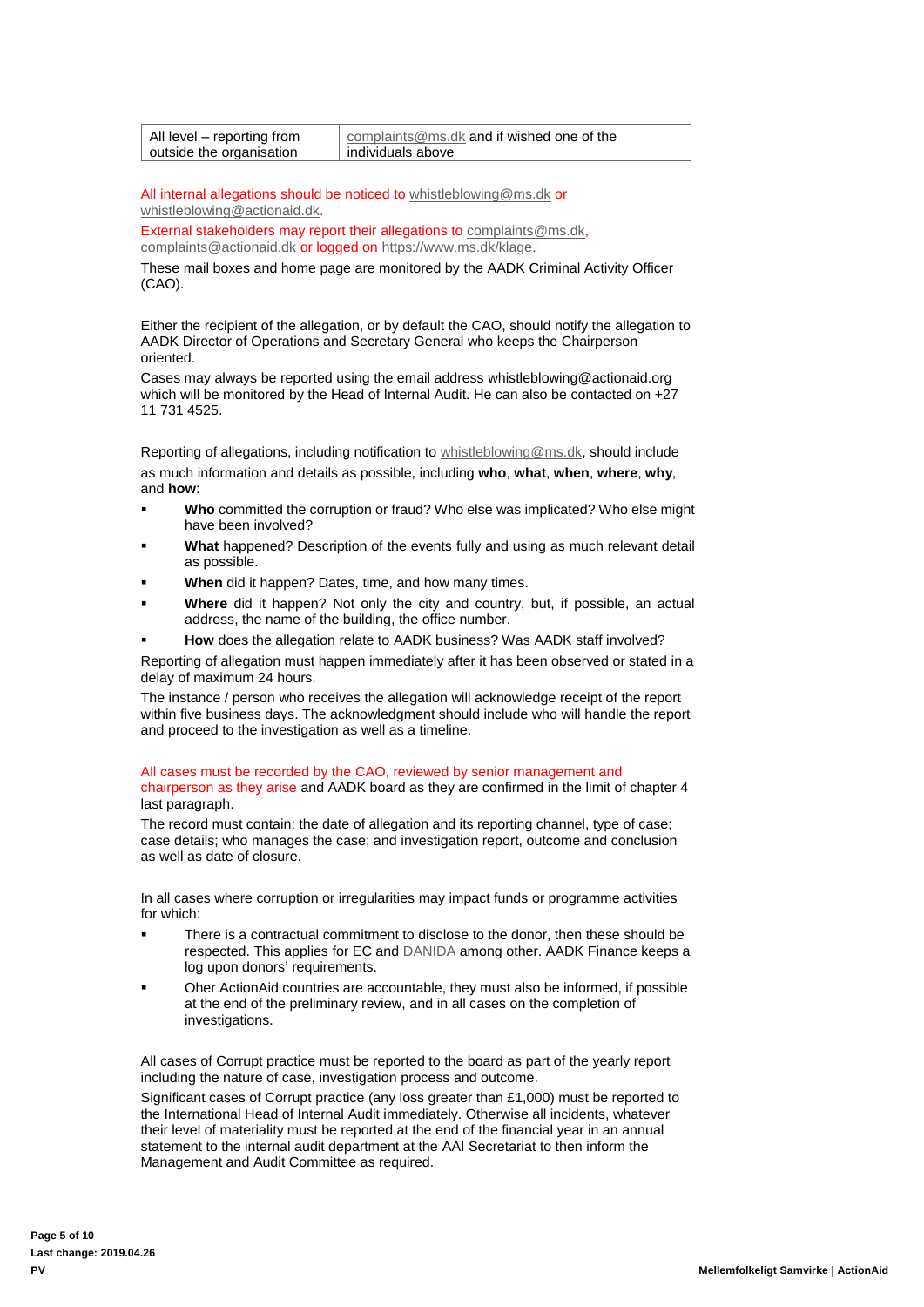## <span id="page-5-0"></span>2.4. False Allegations

Any allegation which proves to have been maliciously or knowingly false will be viewed as a serious disciplinary offence. Any personal interest should be made known when first raising concerns.

#### <span id="page-5-1"></span>3. Investigation Policy

#### <span id="page-5-2"></span>3.1. Principles

All allegations should lead to an appropriate form of investigation e.g. all cases of suspected Corrupt practice or wrongful act should be investigated rigorously, promptly and appropriate action taken, regardless of the scale of the offence and whether the activity failed or was successful.

All allegations should be properly investigated either by the CAO, an Investigation Committee or an internal auditor; AADK Director of Operations & CAO make the decision upon the investigation set-up. Reported cases may also be passed to the international internal audit team for investigation, if considered appropriate.

Every investigation should result in a written report. In this report, management must disclose full details of their findings.

#### <span id="page-5-3"></span>3.2. Guidance and roles

The investigation process will typically include (the column at right informs maximum of number of workdays after reception of allegation or previous step – noticed in italic)

| 1. | Clarification to ensure that the allegation is<br>precise & understood                                                                                                                                                                                                                                                                                                                                                      | Recipient with support<br>of CAO <sub>3</sub>    | $\overline{2}$ |
|----|-----------------------------------------------------------------------------------------------------------------------------------------------------------------------------------------------------------------------------------------------------------------------------------------------------------------------------------------------------------------------------------------------------------------------------|--------------------------------------------------|----------------|
| 2. | Acknowledgement and registration of the<br>allegation                                                                                                                                                                                                                                                                                                                                                                       | CAO                                              | 5              |
| 3. | Preliminary review including:<br>Information / Document review<br>Considerations regarding immediate protective<br>decisions incl. requirement of partner to take<br>appropriate action against the perpetrators*<br>Reporting decisions incl.:<br>to authorities<br>to donors<br>if it must deviate from standard <sup>4</sup> on AADK<br>homepage<br>Decision / Design upon investigation process &<br>manager and actors | Manager, AADK<br>Director of Operations<br>& CAO | 5              |
| 4. | Audit / Interviews                                                                                                                                                                                                                                                                                                                                                                                                          | Auditors / Investigation                         | 40             |
| 5. | Committee<br><b>Investigation Report</b>                                                                                                                                                                                                                                                                                                                                                                                    |                                                  | 5              |
| 6. | Recommendation upon outcomes (sanctions,<br>changes in organisation & procedures,<br>training) and recovery                                                                                                                                                                                                                                                                                                                 |                                                  | 10             |

Investigations should determine:

- The extent of corrupt practice, by whom and how it was carried out.
- Whether any criminal prosecution is likely or desired and how the investigation should proceed such that this end is not compromised. Local circumstances may dictate when the police is to be involved.
- The most appropriate way to recover any losses incurred by AADK.
- If and how to discipline employees to minimise the knock-on effect of that action.

 $\overline{a}$ 

<sup>3</sup> CAO = Criminal Activity Officer

<sup>4</sup> As standard: date, type of allegation, country involved, and status are published on AADK home page. Any deviation from this standard must be documented and is the Secretary General's decision.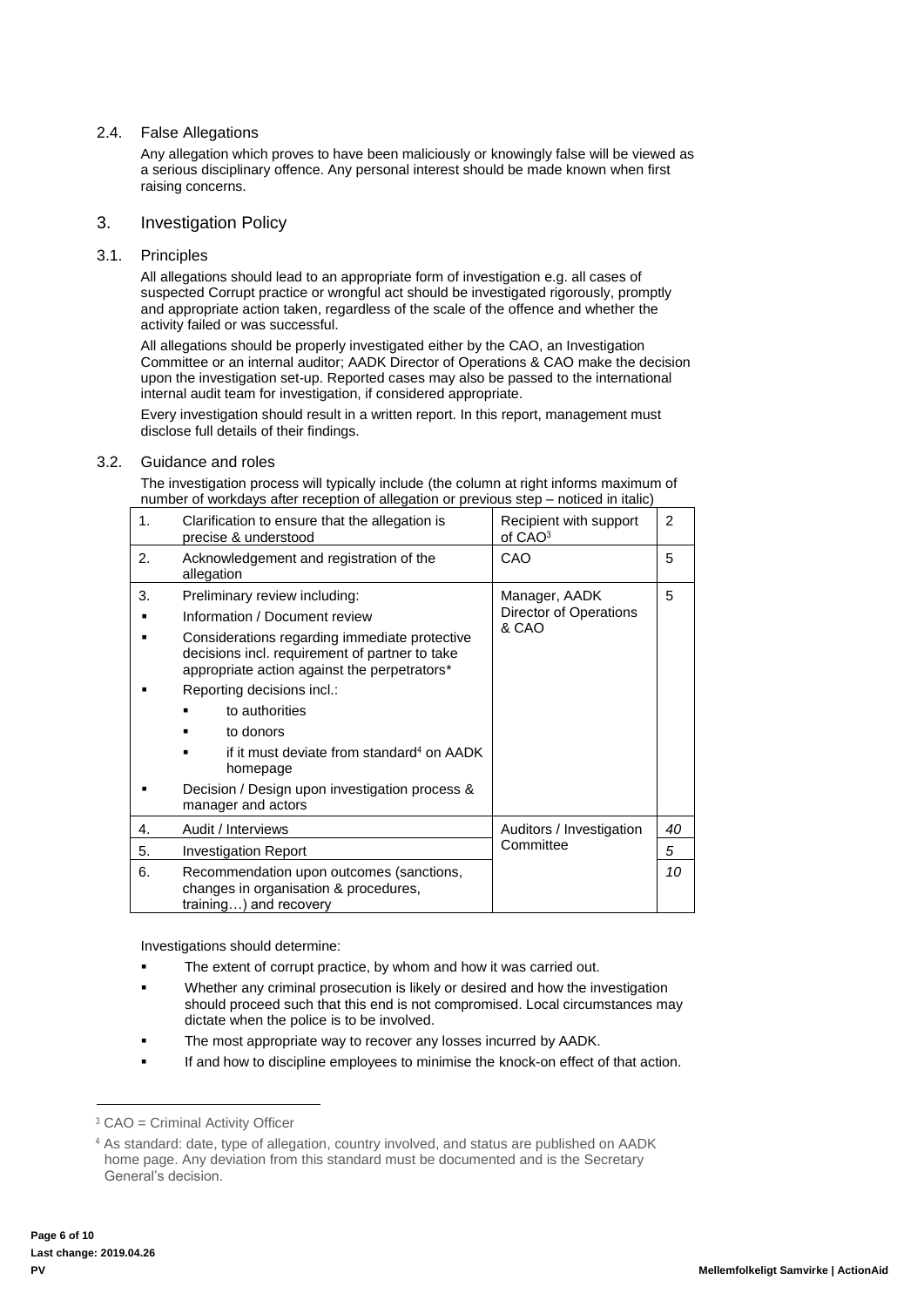- What action is to be taken to prevent reoccurrence of the corrupt activities.
- During the design of investigation and the investigation itself, attention must be paid to:
- Gender sensitive issues and power balance
- Independence and insight of investigators (organisational and cultural)
- Protection of the whistleblower and witnesses (incl. after end of investigation)
- Design of investigation should be shared with the Secretary General for validation.

\*Decision upon immediate protective decisions incl. requirement of partner to take appropriate action against the perpetrators is to be taken by AADK Leadership Team if not already taken by AA.

#### <span id="page-6-0"></span>3.3. Conclusion upon investigation

Upon investigation, management should take the appropriate corrective action warranted by the outcome of the investigation. The Head of Internal Audit and the Regional Finance Coordinator should be notified of the outcome of an investigation.

For investigations carried out by the international internal audit team, a report will be made to higher authority of AADK and AAI as appropriate and corrective actions will be suggested.

There may be occasions when external bodies such as donors (like EC, DANIDA) and regulators (Charity Commission) will be notified of the outcome of an investigation.

The Whistleblower would also be notified of the outcome of the investigation whenever it is possible to do so.

On an annual basis, issues raised through whistle-blowing will be tracked and reported to the national and the international Boards through the Financial report for financial matters and through the HR report for all other matters.

#### <span id="page-6-1"></span>3.4. Follow-up

In case of a partner who has been involved in the case, AADK should re-assess the relationship with the partner organization and terminate if it can't be salvaged.

If the relationship is to continue, AADK should ensure that sufficient action has been taken to address control weaknesses that allowed the corruption to occur. This may involve building the capacity of the partner organization.

Investigations should be evaluated, and learning embedded in the present policy and related guidelines to increase regularly AADK's investigation capacity.

## <span id="page-6-2"></span>4. Criminal action and response plan

AADK Criminal Activity Officer develops and maintains a formal Criminal Action and Response plan to clarify what should happen if Corrupt practice occurs or is suspected. This should meet the standards required by the present Policy. The need for the assistance and advice of outside legal counsel should be considered during the execution of any Criminal Action and Response plan.

All instances of Corrupt practice will be treated as gross misconduct unless mitigating circumstances arise. Therefore, AADK will take the following disciplinary actions and sanctions against perpetrators of and collaborators in these practices, depending on possible mitigating circumstances i.e. seriousness, possibility and willingness of perpetrators of and collaborators in corruption or bribery to correct her/his/its action:

- Suspension of cooperation / funding until conclusion has been reached
- Written warning
- Expulsion (for employees, trustees, volunteers)
- Withhold of cooperation without or with notice (for partners, suppliers)
- Dismissal (for employees)

Disciplinary sanctions do not exclude prosecution or any legal actions with regard to Corrupt practice placed on AADK by local and extra territorial laws and the expectations of funding agencies with whom we work.

#### <span id="page-6-3"></span>5. Losses recovery

Recovery of all losses should be actively pursued.

Should the costs of doing so significantly exceed the amounts that are likely to be recovered, the Secretary General has the discretion not to take this action.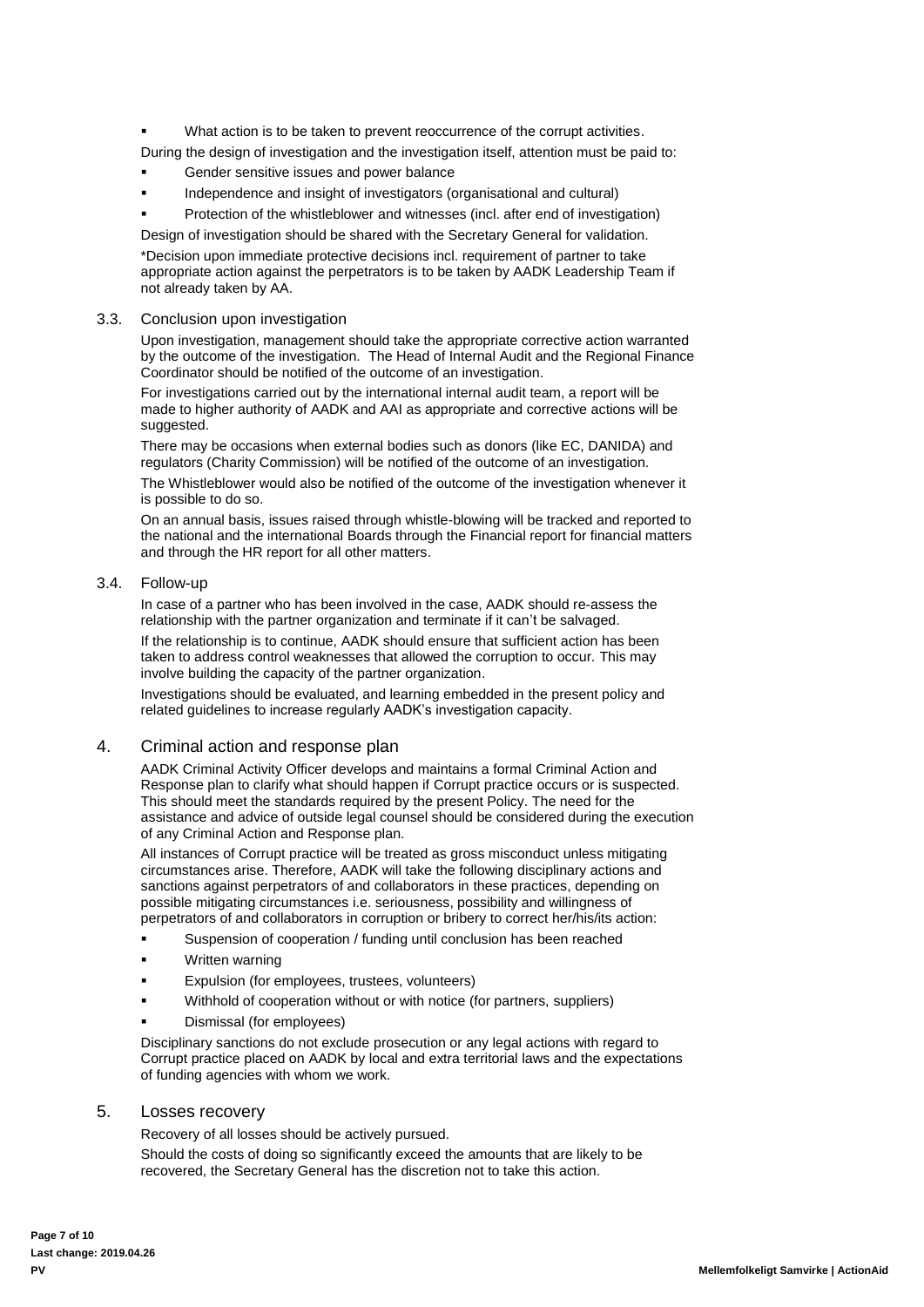## <span id="page-7-0"></span>6. Transparency

In accordance with AADK Open Information Policy, all allegations and cases should be communicated on AADK home page with following information:

- Date and type of allegation and country involved (at the time of acknowledgement)
- Start date of investigation and Investigation manager (at the time of decision to investigate)
- Status (Received, Analysis phase, Investigation phase, Conclusion phase, Closed)
- Conclusion (at the time of closure: Absence of case; Disciplinary decision; Suspension/withhold of cooperation; Corrective actions; Prosecution; False allegation)
- Date of case closure

In cases where public disclosure of investigation may jeopardize the investigation or staff safety and security, the Secretary General has the discretion to delay and generalize the public reporting until after the investigation is completed.

## <span id="page-7-1"></span>7. Implementation and Policy Review

HR is responsible to develop and maintain the policy implementation plan. It will include:

Integration of the policy requirements in AADK Code of Conduct and Contracts (done)

- In cooperation with Programme & Policy teams, integration of the policy requirements in Progamme documents and agreements.
- Training of people e.g. managers and in relation of induction of newcomers.
- **Yearly awareness campaign.**
- Yearly implementation quality check at all levels (in cooperation with Programme & Policy teams and Heads of Team) incl. interaction with constituents.

This policy will be reviewed every three years, if changes in AAI policies impacts this policy, when learning from cases leads to the need to adapt the policy, or when there are major changes in global regulatory requirements.

The Criminal Activity Officer is in charge to initiate the review of the policy.

## <span id="page-7-2"></span>7.1. Change log

<span id="page-7-3"></span>

| Date<br>of<br>Change | Change | AADK Impact |
|----------------------|--------|-------------|
|                      |        |             |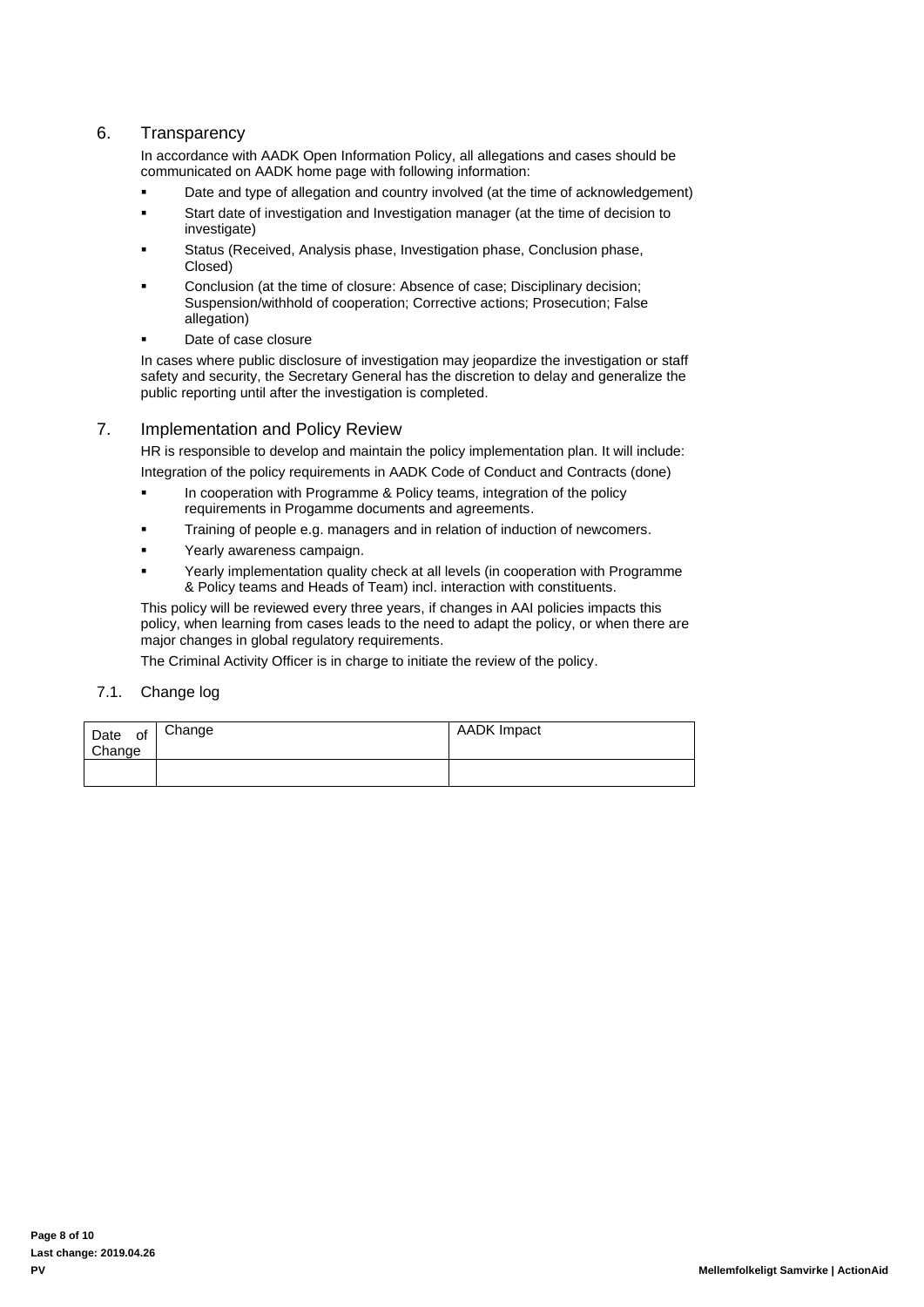## 8. Appendices

## <span id="page-8-0"></span>8.1. AADK Values

AADK has endorsed the following values.

#### Courage

We dare to take sides with people for the equal worth, equal opportunities and equal rights of all, even when it is difficult and controversial.

#### **Solidarity**

Excluded people all over the world are at the centre of all our work. We strive against poverty, discrimination, exclusion and oppression of any kind.

#### **Diversity**

We see diversity as a strength, and will work to be representative of the societies we work in. Diversity makes us stronger.

Cooperation Between People (Mellemfolkeligt Samvirke)

We work not just for people but also with people. We support vulnerable people in organising themselves into open, tolerant and active communities for just and sustainable change across all kinds of boundaries and borders.

To be committed to these values means that AADK expects all employees, consultants contracted by AADK, volunteers or any other person working for or representing AADK, independently of their relationship with AADK, to behave in a manner that:

- Respects and protects both the vulnerable people we work with and each other
- Is fair, honest and thoughtful, treating all people with dignity and respect, taking in consideration power relations to not misuse their own power
- Do not take part in any form of discrimination, bullying and harassment, or abuse (physical, sexual or verbal), intimidation, humiliation, shaming or exploitation, or in any other way infringe the rights of others
- Respect personal information in compliance with personal data protection policy incl. do not disclose any personal information that represents a risk for the subject or a breach of personal data confidentiality
- Do not contribute in any position to any fraud, misuse of assets or corruption

Because addressing misuse of power is such a core work of AADK, people working at and for AADK are further committed to take power balances in consideration in their work relation and their general attitude to avoid: misuse of their power position against any group or individual; infringe of human rights; or abuse of any individual.

Although ActionAid does not intend to dictate how staff conduct their personal lives, unlawful or other conduct, as mentioned within ActionAid Code or in conflict with the above values, by ActionAid staff out of their work hours and work place which may jeopardise ActionAid's reputation, position, or the security of ActionAid and its staff whether during or after office hours will be considered as non-compliance and possible breach of employment contract.

Any observed or suspicion of breach of these commitments has to be reported either through Complaints or Grievances mechanism. More specifically, any observed or suspicion of fraud and/or misuse of AADK assets and/or corruption should be reported through Whistleblowing mechanism.

Furthermore, AADK employees are as part of the ActionAid federation committed to ActionAid values:

- Mutual Respect: requiring us to recognise the innate worth of all people and the value of diversity
- Equity and Justice, requiring us to ensure the realisation of our vision for everyone, irrespective of gender, sexual orientation and gender identity, race, ethnicity, caste, class, age, HIV status, disability, location and religion